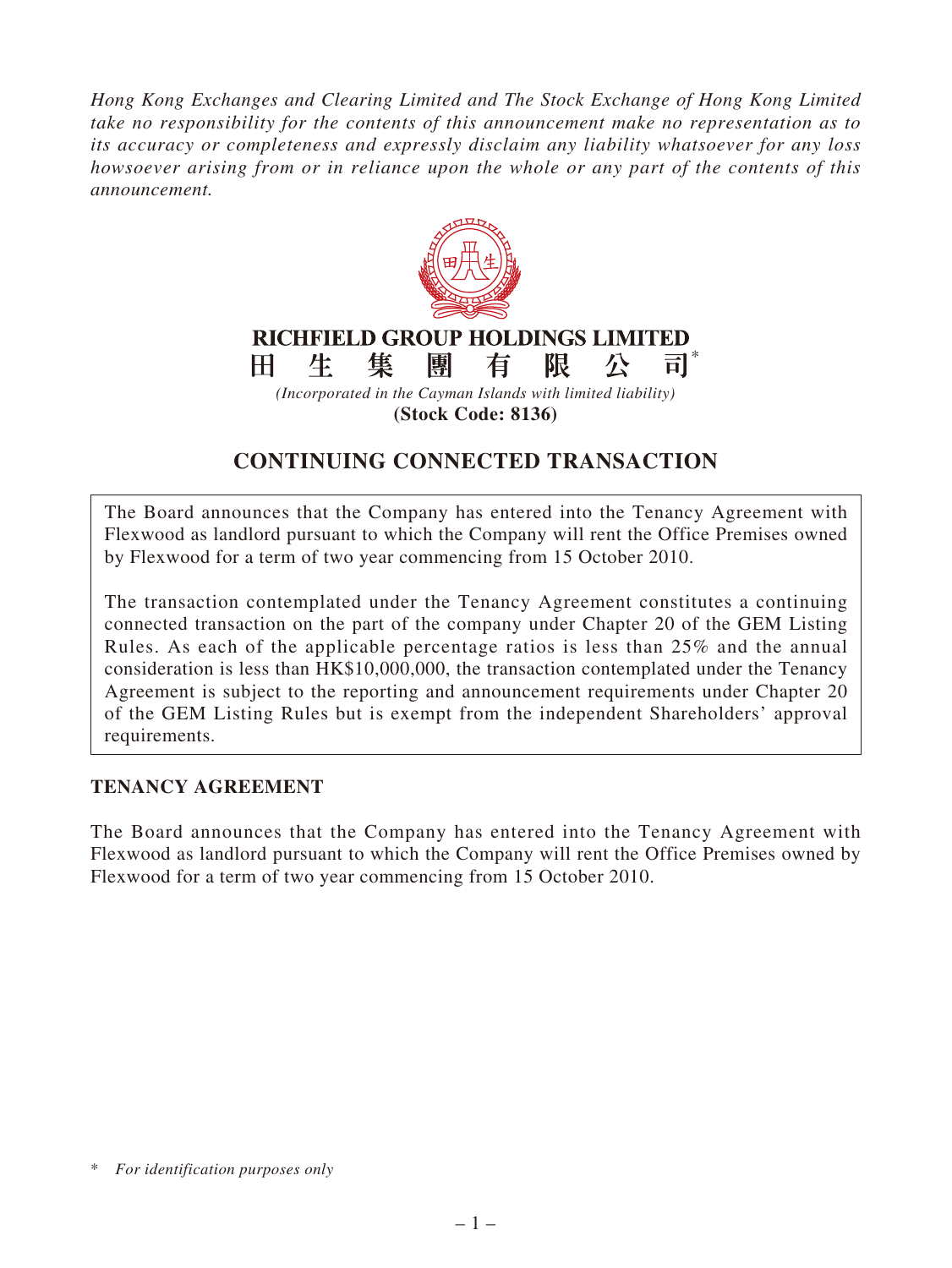The particulars of the Tenancy Agreement are set out below:

## **Date of Tenancy Agreement**

14 October 2010

## **Parties**

- (i) the Company as tenant; and
- (ii) Flexwood as landlord

Flexwood is an investment holding company and is wholly owned by Mr. Pong, the Chief Executive Officer of the Company and an executive Director. Flexwood is an associate of Mr. Pong and is accordingly a connected person to the Company (as defined under the GEM Listing Rules).

#### **Premises**

Unit A on the 6th Floor, 9 Queen's Road Central, Hong Kong

#### **Gross Floor Area**

2,142 sq. ft.

### **Term**

Two (2) year commencing from 15 October 2010

#### **Rent and Annual Caps**

The monthly rent shall be HK\$108,000 per month. Based on the monthly rental payment under the Tenancy Agreement, the respective maximum aggregate annual cap for the transactions contemplated under the Tenancy Agreement for each of the two coming years of the term of the Tenancy Agreement will be approximately HK\$1,296,000.

The monthly rent is determined after arm's length negotiations with reference to the monthly rental of other similar premises in the Hong Kong market.

### **REASONS FOR THE TRANSACTION**

The Group is principally engaged in provision of property brokerage services, provision of schemes for property consolidation, assembly and re-development, property trading and property development in Hong Kong. The Group has diversified its business scope and commenced to engage in property development business in Hong Kong.

The Company has been renting the Office Premises since 15 October 2009. As the relevant percentage ratios of the previous tenancy agreement(s) regarding the Office Premises are less than 5% and the annual consideration of the previous tenancy agreement(s) is less than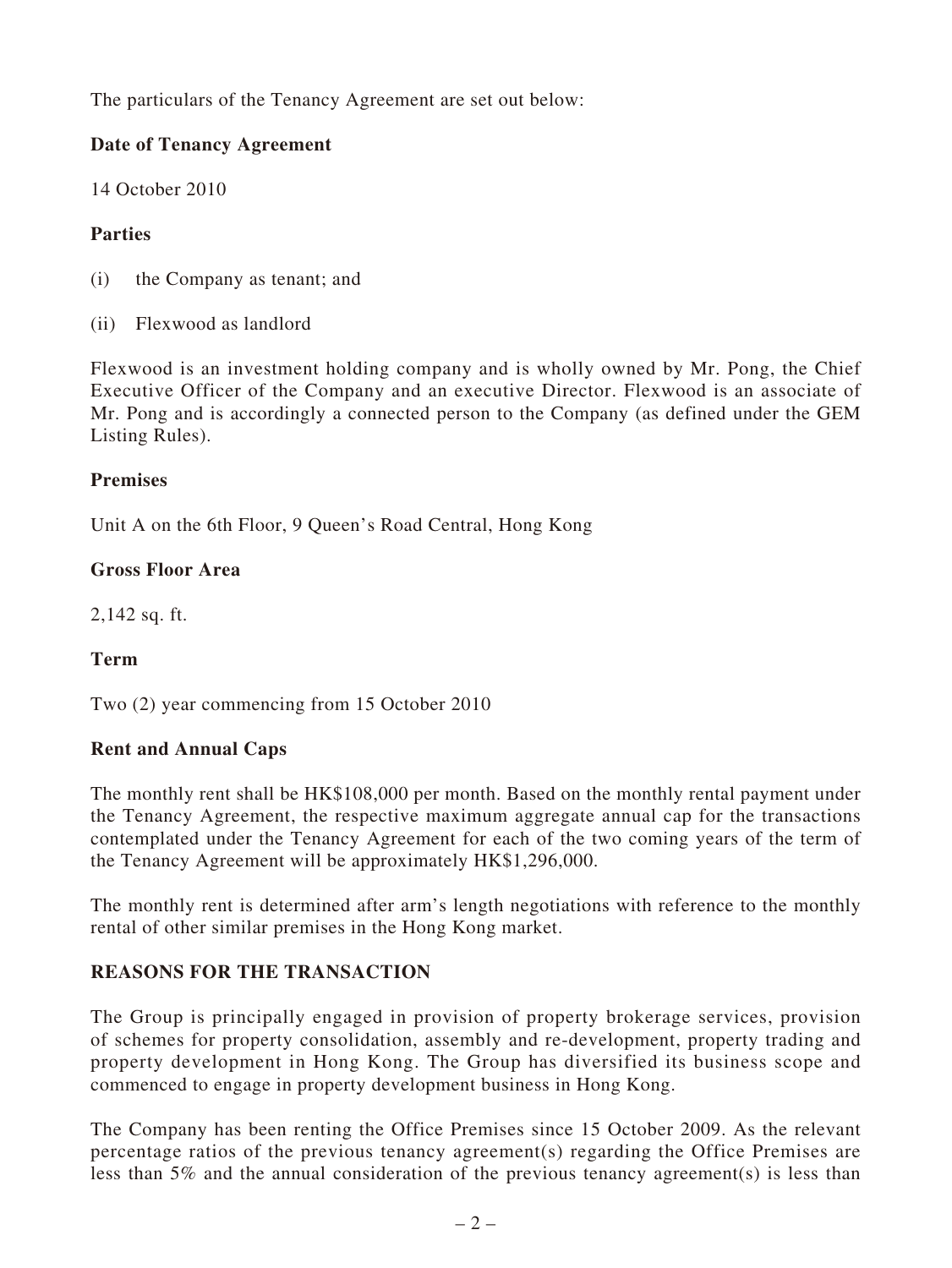HK\$1,000,000, the entering into of the previous tenancy agreement(s) falls under the de minimis transaction exemption under Rule 20.33 of the GEM Listing Rules and are exempt from the reporting, annual review, announcement and independent Shareholders' approval requirements under Chapter 20 of the GEM Listing Rules.

The Directors consider that it is in the commercial interests of the Company if the Company continues to rent the Office Premises as its office as it is not easy to identify other appropriate premises and the Company will bear unnecessary relocation costs and expenses if the Company has to move to other premises.

The terms of the Tenancy Agreement were arrived at after arm's length negotiations between the Company and Flexwood with reference to the market terms of similar office properties in Hong Kong.

The Directors, including the independent non-executive Directors, consider that the transaction contemplated under the Tenancy Agreement is in the ordinary and usual course of business of the Company and the terms of the Tenancy Agreement are based on normal commercial terms and are fair and reasonable and in the interests of the Company and the Shareholders as a whole. As disclosed below, given that Mr. Pong has a material interest in the transaction contemplated under the Tenancy Agreement, Mr. Pong has abstained from voting in favour of the resolutions relating to the Tenancy Agreement in the Board meeting of the Company.

#### **GEM LISTING RULES IMPLICATIONS**

Flexwood is an investment company wholly and beneficially owned by Mr. Pong, the Chief Executive Officer and an executive Director of the Company. Mr. Pong, together with corporations controlled by him, also hold an aggregate of 1,288,970,000 Shares, representing approximately 44.01% of the issued share capital of the Company. Accordingly, Flexwood is a connected person to the company as defined under the GEM Listing Rules.

The transaction contemplated under the Tenancy Agreement constitutes a continuing connected transaction on the part of the company under Chapter 20 of the GEM Listing Rules. As each of the applicable percentage ratios is less than 25% and the annual consideration is less than HK\$10,000,000, the transaction contemplated under the Tenancy Agreement is subject to the reporting and announcement requirements under Chapter 20 of the GEM Listing Rules but is exempt from the independent Shareholders' approval requirements.

#### **DEFINITIONS**

In this announcement, the following expressions have the meanings set out below unless the context requires otherwise.

| "associates"              | has the meanings as defined in the GEM Listing Rules                                                                                                      |
|---------------------------|-----------------------------------------------------------------------------------------------------------------------------------------------------------|
| "Board"                   | the board of Directors                                                                                                                                    |
| "Chief Executive Officer" | the chief executive of the Company                                                                                                                        |
| "Company"                 | Richfield Group Holdings Limited, a company<br>incorporated in the Cayman Islands with limited<br>liability, the issued Shares of which are listed on GEM |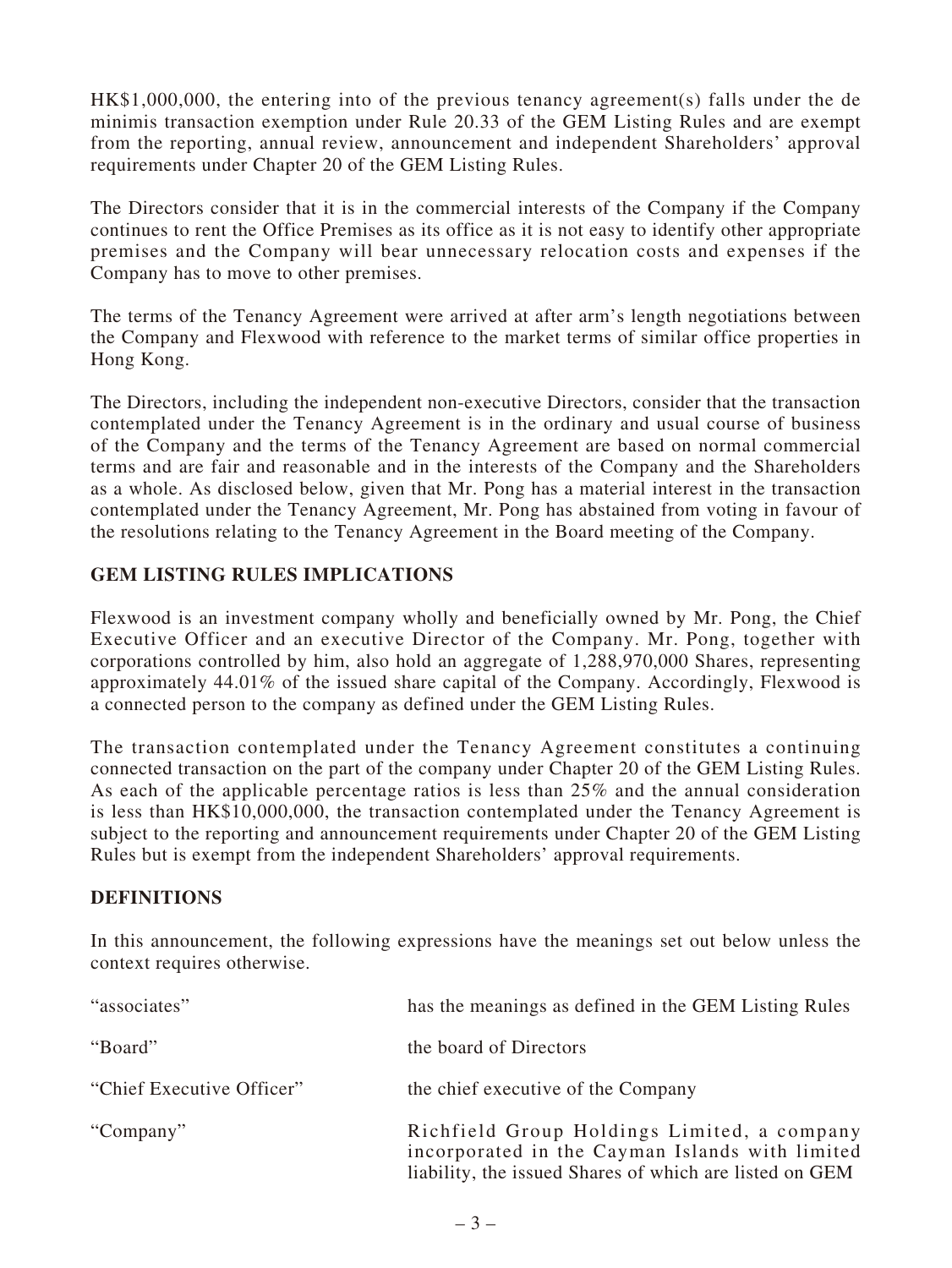| "connected person(s)" | has the meaning ascribed to this term under the Listing<br>Rules                                                                                  |
|-----------------------|---------------------------------------------------------------------------------------------------------------------------------------------------|
| "Directors"           | directors of the Company                                                                                                                          |
| "Flexwood"            | Flexwood Limited, a company incorporated in British<br>Virgin Islands and is wholly and beneficially owned by<br>Mr. Pong                         |
| "GEM"                 | the Growth Enterprise Market of the Stock Exchange                                                                                                |
| "GEM Listing Rules"   | the Rules Governing the Listing of Securities on GEM                                                                                              |
| "Group"               | the Company and its subsidiaries                                                                                                                  |
| "Hong Kong"           | the Hong Kong Special Administrative Region of the<br>People's Republic of China                                                                  |
| "Mr. Pong"            | Mr. Pong Wai San, Wilson, the Chief Executive<br>Officer and an executive Director of the Company and<br>a controlling Shareholder of the Company |
| "Office Premises"     | the premises located at Unit A on the 6th Floor, 9<br>Queen's Road Central, Hong Kong                                                             |
| "Share $(s)$ "        | share(s) of $HK\$0.01$ each in the share capital of the<br>Company                                                                                |
| "Shareholder(s)"      | $holder(s)$ of the issued $Share(s)$                                                                                                              |
| "Stock Exchange"      | The Stock Exchange of Hong Kong Limited                                                                                                           |
| "Tenancy Agreement"   | the tenancy agreement dated 14 October 2010 entered<br>into between the Company and Flexwood                                                      |
| "HK\$"                | Hong Kong dollars, the lawful currency of Hong Kong                                                                                               |
| "sq. ft."             | Square feet                                                                                                                                       |
| $``\%"$               | per cent.                                                                                                                                         |
|                       | By order of the board of directors of<br>DICHEIEI D CDAID HAI DINCS I IMITED                                                                      |

**RICHFIELD GROUP HOLDINGS LIMITED Lee Wing Yin** *Executive Director*

Hong Kong, 14 October 2010